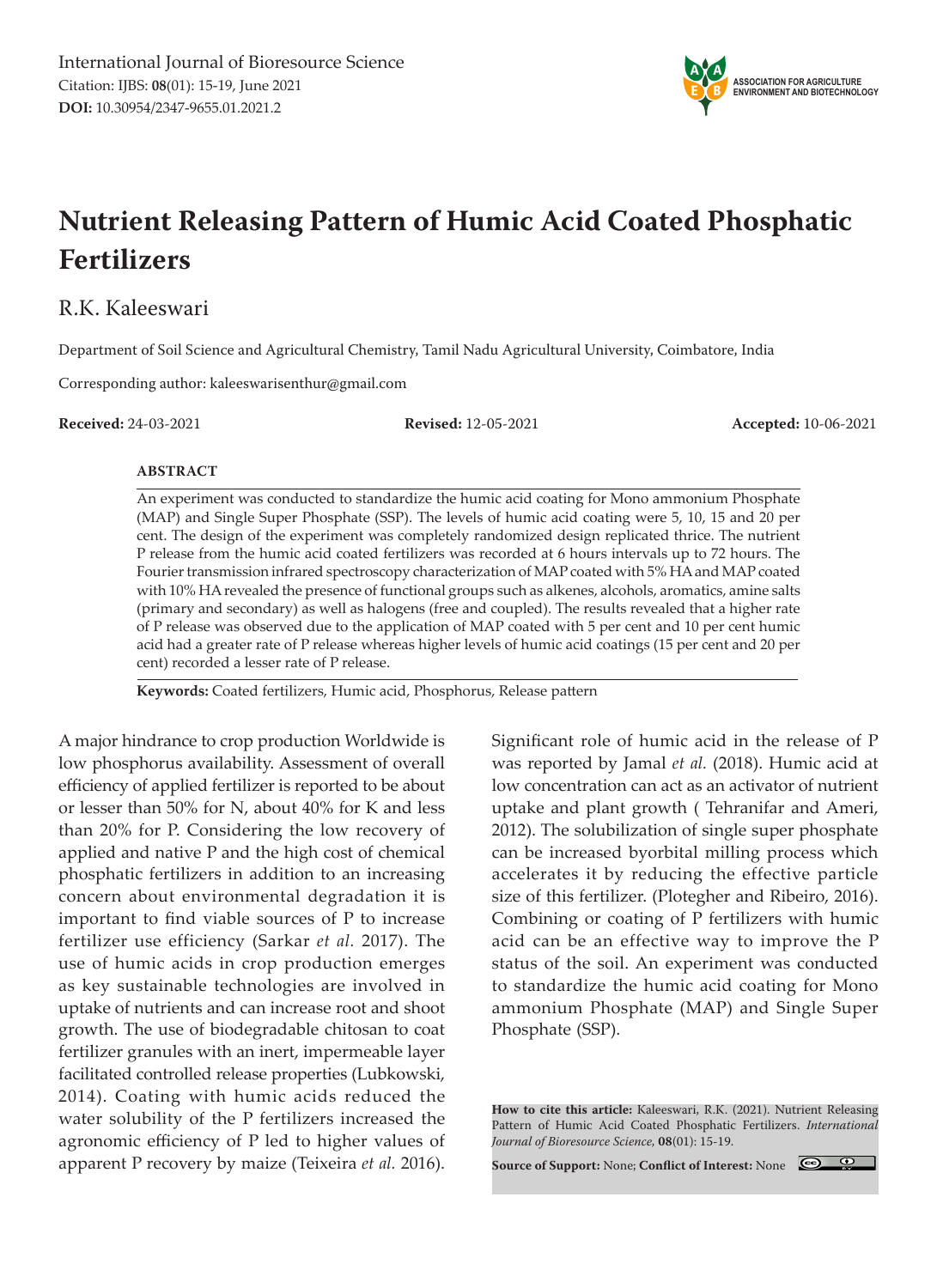

## **MATERIALS AND METHODS**

### **Preparation of coated fertilizers**

For the preparation of humic acid (HA) coated Mono ammonium Phosphate (MAP) and Single Super Phosphate (SSP), calculated quantity of humic acid required for coating at different percentages (If 100 g MAP/SSP was taken 5,10,15 and 20 g of humic acid is required for coating at 5,10,15 and 20% respectively) were added with MAP and SSP. The fertilizer humic acid mixture and starch were mixed and dried. Limited amount of starch was added in to the fertilizer mixture. The dried material was ground and used for the study.

#### **Characterisation of HA coated phosphatic fertilizers (FTIR spectroscopy)**

The characterization of HA coated phosphatic fertilizers was done using FTIR (Fourier transmission infrared spectroscopy) and the functional groups present were identified.

#### **Column study**

A column study was conducted to study the P release pattern from the humic acid coated MAP and SSP. Humic acid coated MAP and SSP at various levels (5%,10%,15% and 20%) were applied in the column filled with soil. P concentration in the leachate was determined. (Braga and Defelipo, 1974) using ascorbic acid method. The design of the experiment was completely randomized design replicated thrice. The soil leaching columns were prepared using PVC pipes of length15 cm and diameter 20 cm. Soil samples were taken, air dried, clods were removed and filled in columns up to 7.5 cm height. A total of 24 columns were prepared with 8 treatments: T1: HA coated MAP (5%); T2: HA coated MAP (10 %); T3: HA coated MAP (15%); T4: HA coated MAP (20%); T5: HA coated SSP (5%); T6: HA coated SSP (10%); T7: HA coated SSP (15%) and T8: HA coated SSP (20%). 5 g of each fertilizer was added in each column. Water was applied at 4 hours interval and leachate samples were collected. P concentration in leachate samples were analysed using ascorbic acid method. To 50 ml of leachate sample and or standards, add 1 ml of 11 N sulphuric acid and 4 ml of ammonium molybdate-antimany potassium tartarate were added and mixed. Ascorbic acid solution (2 ml) was added and mixed. After 5 minutes, the absorbance at 660 nm was measured using spectrophotometer and the P concentration was determined.

## **RESULTS AND DISCUSSION**

The column study was conducted using composite surface soil sample (0-15 cm) belongs to Irugur soil series (Typic Ustropept). The soil texture was loamy sand with a bulk density of 1.26 Mg m<sup>-3</sup>. Soil reaction, electrical conductivity and cation exchange capacity of the soil were 7.83, 0.60 dSm-1 and 23.40 C mol (p<sup>+</sup>) kg<sup>-1</sup> respectively. Alkaline KMnO<sub>4</sub>-N (238 kg ha<sup>1</sup>), Olsen-P (64 kg ha<sup>1</sup>), NH<sub>4</sub>OAc- K (170 kg ha<sup>-1</sup>), organic carbon (5.20 g kg<sup>-1</sup>), DTPA-Zn (5.37 mg kg-1), DTPA-Fe (4.49 mg kg-1), DTPA-Mn (6.80 mg  $kg<sup>-1</sup>$ ) and DTPA-Cu (4.90 mg  $kg<sup>-1</sup>$ ) were the fertility status of the soil.

#### **Characterization of HA coated phosphatic fertilizers**

The FTIR (Fourier transmission infrared spectroscopy) characterization of MAP coated with 5% HA (Table 1) and MAP coated with 10% HA (Table 2) revealed the presence of functional groups such as alkenes, alcohols, aromatics, amine salts (primary and secondary) as well as halogens (free and coupled).

Chen *et al.* (2002) studied about the characterization of soil organic matter using FTIR and reported abundant amount of methoxyl  $(-OCH<sub>3</sub>)$  and aromatic (C≡C) functional groups in SHA (soil humic acid). Pérez *et al.* (2004) revealed the presence of functional groups such as are -OH groups, -COOH groups, ketones, aromatic groups, and aliphatic compounds in the humic acid fraction of Oxisols. Tatzber *et al.* (2007) reported the abundance of alcohols, aromatics, aliphatic groups as well as carboxyl groups (aldehydes and ketones) when humic acids and humin fractions were characterized using FTIR spectroscopy.

#### **Total P content in soil leachate samples**

Total P content in the leachate was analysed at various time intervals viz., 6, 12, 18 and 24 hours after the application of fertilizers viz., MAP and SSP coated with humic acid as per the treatment schedule. At 12 hours interval the average P release from 10% HA coated MAP was 0.84 mg l<sup>-1</sup>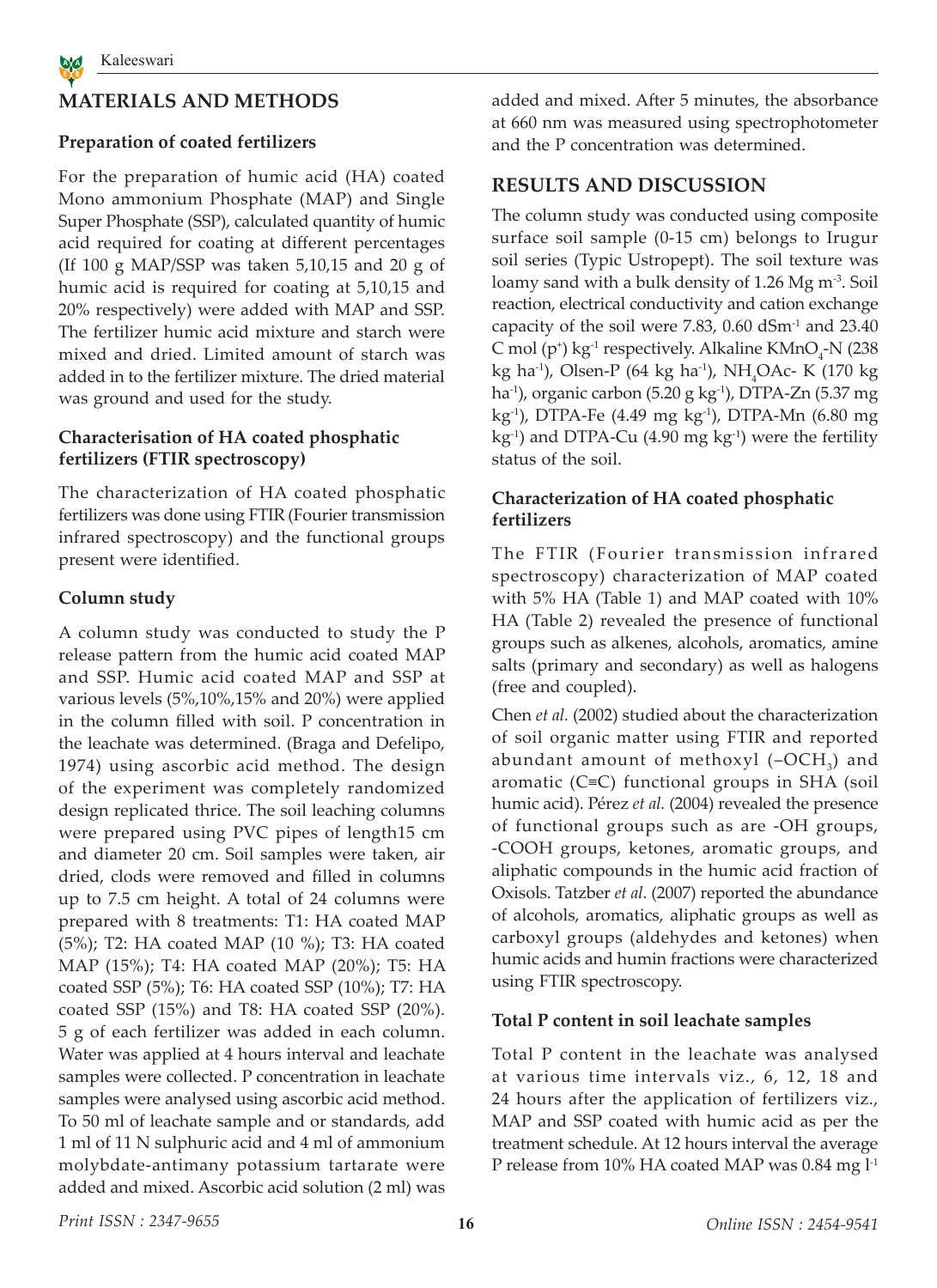A A E Y B

| <b>Sl. No.</b> | Classification    | Groups                                   | <b>Remarks</b>                                          |
|----------------|-------------------|------------------------------------------|---------------------------------------------------------|
| 1              | Alcohols          | Ph-CHR-OH                                | Hydrogen bonded, broad peak                             |
| 2              | Alkenes           | $Ph$ -CH=CH-R                            | Phenyl conjugated C=C                                   |
| 3              | Alkenes           | C=C cyclic                               | Two peaks, two or more C=C groups shows additive nature |
| 4              | Alkenes           | CCH=CHCC                                 | Non-conjugated C=C                                      |
| 5              | Silicon compounds | SiCl <sub>2</sub>                        |                                                         |
| 6              | Alcohols          | R-CH <sub>2</sub> OH                     | Hydrogen bonded, broad peak                             |
| 7              | Alkynes           | $R-C \equiv C-R$                         | di-substituted                                          |
| 8              | Aromatics         | 1,2,3,4 substituted                      |                                                         |
| 9              | Amine salts       | $NH2$ <sup>+</sup>                       | Secondary amine salt, broad peak, often multiple bands  |
| 10             | Silicon compounds | $R_{2}Si$ -OH                            | Broad peak                                              |
| 11             | Sulphur compunds  | R-SOOH                                   | Broad peak                                              |
| 12             | Amine salts       | $NH2$ <sup>+</sup>                       | Primary amine salt, broad peak, often multiple bands    |
| 13             | Ethers            | $R$ -CH <sub>2</sub> -CH <sub>2</sub> -R | Anti symmetric stretching                               |
| 14             | Halogens          | $C-Br$                                   |                                                         |
| 15             | Halogens          | $C-I$                                    |                                                         |

**Table 1:** Characterization of HA coated Phosphatic fertilizer using FTIR Spectroscopy (MAP coated with 5 % HA)

| Table 2: Characterization of HA coated Phosphatic fertilizer using FTIR Spectroscopy |  |
|--------------------------------------------------------------------------------------|--|
| (MAP coated with $10\%$ HA)                                                          |  |

| <b>Sl. No.</b> | Classification    | Groups                                   | <b>Remarks</b>                                       |
|----------------|-------------------|------------------------------------------|------------------------------------------------------|
| 1              | Alcohols          | $R$ -CH <sub>2</sub> -OH                 | Hydrogen bonded, broad peak                          |
| 2              | Alkenes           | $Ph$ -CH=CH-R                            | Phenyl conjugated C=C                                |
| 3              | Alkynes           | $R-C \equiv C-R$                         | di-substituted                                       |
| 4              | Aromatics         | 1,2,3,4 substituted                      | 2 Adjacent H out of plane deformation                |
| 5              | Aromatics         | 1,2,3,5 substituted                      | 1 Adjacent H out of plane deformation                |
| 6              | Aromatics         | 1,2,3,4,5 substituted                    | 1 Adjacent H out of plane deformation                |
| 7              | Silicon compounds | $R_{2}Si$ -OH                            | Broad peak                                           |
| 8              | Alcohols          | Ph-CHR-OH                                | Hydrogen bonded, broad peak                          |
| 9              | Sulphur compunds  | R-SOOH                                   | Broad peak                                           |
| 10             | Amine salts       | $NH2$ <sup>+</sup>                       | Primary amine salt, broad peak, often multiple bands |
| 11             | Ethers            | $R$ -CH <sub>2</sub> -CH <sub>2</sub> -R |                                                      |
| 12             | Halogens          | $C-Br$                                   |                                                      |
| 13             | Halogens          | C-I                                      |                                                      |
| 14             | Phosphorus        | $Co P-F$                                 |                                                      |
| 15             | Phosphorus        | Co P-Cl                                  |                                                      |

while P release from 10% HA coated SSP was 0.36 mg  $l<sup>-1</sup>$  (Table 3).

During the next stage, viz 30, 36, 42 and hours after the application of fertilizers, the highest average P release was recorded at 42 hours with the application of MAP coated with 10% HA (0.48 mg l-1). However, SSP coated with 5% HA recorded a P release of 0.20 mg  $l<sup>-1</sup>$ . The highest P release was recorded by the application of MAP coated with 5% HA and 10% HA whereas HA coated SSP registered lower P release (Table 4).

After 66 hours of application of fertilizers the highest average P release was observed with the application of MAP coated with 5% HA (0.83 mg

l -1) while the lowest P release was with SSP coated with 10% HA (0.16 mg  $l^{-1}$ ) (Table 5).

The application of MAP coated with 5% HA and 10% HA registered the highest P content while HA (10%, 15% and 20%) coated SSP recorded the lowest total P content. This could be ascribed to the higher content of P in MAP (62%) whereas in SSP, P content was lesser (16%).

This corroborate with the findings of Teixeira *et al.* (2016) who conducted a water solubility test with the coated MAP andfound that the P release from fertilizer could be related to the hydrophilicity or hydrophobicity of the coating material.

A similar trend of the molecular characteristics of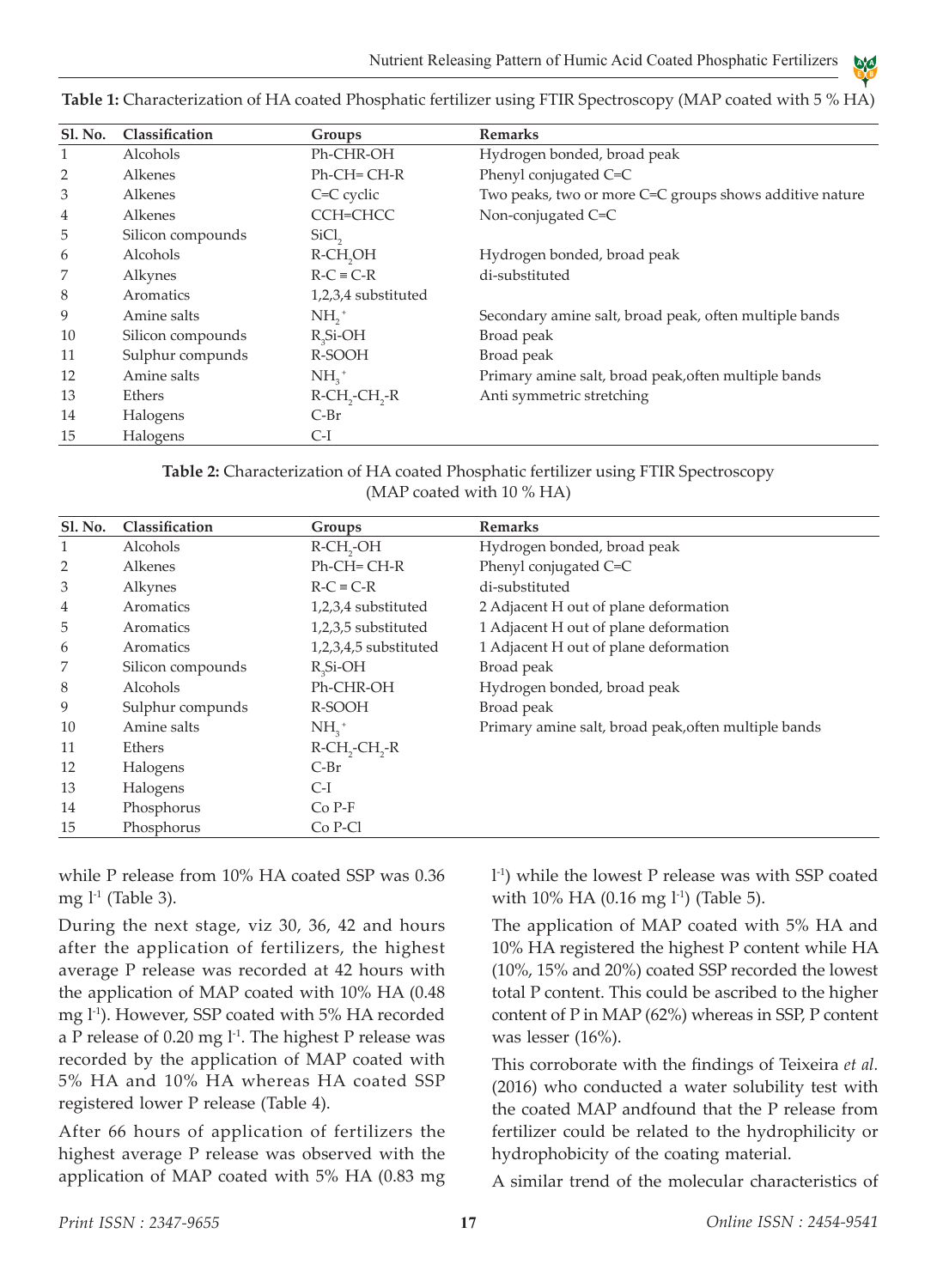

|                            | Duration (Hours) after P added |      |      |      |  |
|----------------------------|--------------------------------|------|------|------|--|
| <b>Treatments</b>          | 6                              | 12   | 18   | 24   |  |
| T1: HA coated MAP $(5\%)$  | 0.62                           | 0.77 | 0.56 | 0.33 |  |
| T2: HA coated MAP $(10\%)$ | 0.53                           | 0.84 | 0.54 | 0.45 |  |
| T3: HA coated MAP $(15\%)$ | 0.24                           | 0.49 | 0.31 | 0.21 |  |
| T4: HA coated MAP (20%)    | 0.36                           | 0.44 | 0.21 | 0.12 |  |
| T5: HA coated SSP (5%)     | 0.24                           | 0.35 | 0.15 | 0.08 |  |
| T6: HA coated SSP $(10\%)$ | 0.14                           | 0.36 | 0.21 | 0.05 |  |
| T7: HA coated SSP (15%)    | 0.11                           | 0.24 | 0.14 | 0.11 |  |
| T8: HA coated SSP (20%)    | 0.13                           | 0.31 | 0.16 | 0.08 |  |
| Mean                       | 0.30                           | 0.46 | 0.26 | 0.18 |  |
| CD(P:0.05)                 | 0.08                           | 0.12 | 0.73 | 0.05 |  |

**Table 3:** Total P content (mg l<sup>-1</sup>) in soil leachate samples at 6, 12, 18 and 24 hours after P added: Column study (Mean value of three replications)

**Table 4:** Total P content (mg l<sup>-1</sup>) in soil leachate samples at 30, 36, 42 and 48 hours after P added: Column study (Mean value of three replications)

|                            | Duration (Hours) after P added |      |      |      |  |
|----------------------------|--------------------------------|------|------|------|--|
| <b>Treatments</b>          | 30                             | 36   | 42   | 48   |  |
| T1: HA coated MAP (5%)     | 0.31                           | 0.37 | 0.48 | 0.53 |  |
| T2: HA coated MAP $(10\%)$ | 0.22                           | 0.41 | 0.52 | 0.51 |  |
| T3: HA coated MAP (15%)    | 0.25                           | 0.17 | 0.37 | 0.29 |  |
| T4: HA coated MAP (20%)    | 0.13                           | 0.13 | 0.20 | 0.34 |  |
| T5: HA coated SSP (5%)     | 0.08                           | 0.07 | 0.15 | 0.24 |  |
| T6: HA coated SSP $(10\%)$ | 0.05                           | 0.06 | 0.20 | 0.13 |  |
| T7: HA coated SSP $(15\%)$ | 0.10                           | 0.10 | 0.13 | 0.10 |  |
| T8: HA coated SSP (20%)    | 0.08                           | 0.05 | 0.17 | 0.14 |  |
| Mean                       | 0.15                           | 0.17 | 0.28 | 0.28 |  |
| CD(P:0.05)                 | 0.05                           | 0.05 | 0.08 | 0.07 |  |

**Table 5:** Total P content (mg l<sup>-1</sup>) in soil leachate samples at 54, 60, 66 and 72 hours after P added: Column study (Mean value of three replications)

|                            | Duration (Hours) after P added |      |      |      |  |
|----------------------------|--------------------------------|------|------|------|--|
| <b>Treatments</b>          | 54                             | 60   | 66   | 72   |  |
| T1: HA coated MAP $(5%)$   | 0.78                           | 0.54 | 0.83 | 0.46 |  |
| T2: HA coated MAP $(10\%)$ | 0.94                           | 0.52 | 0.75 | 0.36 |  |
| T3: HA coated MAP $(15%)$  | 0.47                           | 0.38 | 0.44 | 0.43 |  |
| T4: HA coated MAP (20%)    | 0.43                           | 0.35 | 0.42 | 0.31 |  |
| T5: HA coated SSP (5%)     | 0.39                           | 0.29 | 0.31 | 0.28 |  |
| T6: HA coated SSP $(10\%)$ | 0.41                           | 0.24 | 0.16 | 0.21 |  |
| T7: HA coated SSP $(15\%)$ | 0.29                           | 0.18 | 0.21 | 0.13 |  |
| T8: HA coated SSP $(20\%)$ | 0.36                           | 0.12 | 0.22 | 0.17 |  |
| Mean                       | 0.51                           | 0.33 | 0.42 | 0.29 |  |
| CD(P:0.05)                 | 0.13                           | 0.08 | 0.12 | 0.08 |  |

the HA with an intermediate hydrophobicity would have favoured maximum release of P over time. Increased P availability was reported from polymer coated MAP fertilizer granule by Pauly *et al.* (2002); Wu *et al.* (2008); Tyliszczak *et al.* (2009); Jia *et al.* (2013) and Ahmad *et al.* (2015).

**CONCLUSION**

HA coated SSP fertilizers.

A higher rate of P release was observed due to the application of MAP coated with 5% HA and 10% HA. The results from the study indicate that lower

mobility of P from HA coated MAP was higher than

This column study revealed that the solubility and